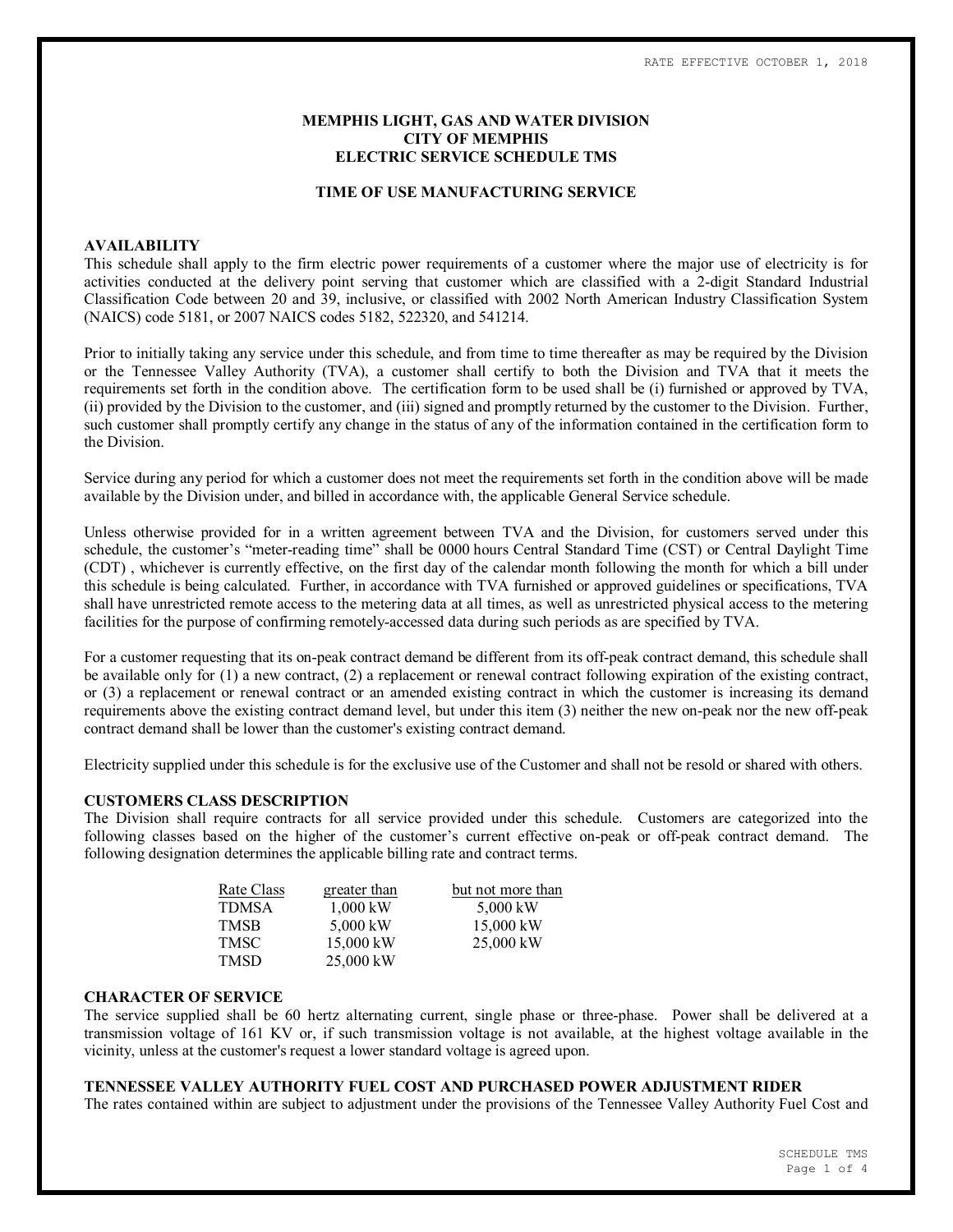Purchased Power Adjustment Rider (FCA). The FCA rates are published monthly and can be accessed through www.mlgw.com.

### **ADJUSTMENT**

The base demand and energy charges shall be increased or decreased in accordance with the current Adjustment Addendum published by TVA. In addition, such charges shall be increased or decreased to correspond to increases or decreases determined by TVA in the value of the hydro generation benefit allocated to residential customers.

Loss adjustments are made to retail rates and to the monthly FCA adjustment under the Adjustment Addendum to recognize additional distribution cost of providing service to the retail customers. The loss factors applied to customers that take service at transmission voltages of 115 kV or higher shall be set to 0%.

### **DETERMINATION OF SEASONAL PERIODS**

Summer Period shall mean the June, July, August, and September billing months. Winter Period shall mean the December, January, February, and March billing months. Transition Period shall mean the April, May, October, and November billing months.

### **DETERMINATION OF ON-PEAK AND OFF-PEAK HOURS**

Except for Saturdays and Sundays and the weekdays that are observed as Federal holidays for New Year's Day, Memorial Day, Independence Day, Labor Day, Thanksgiving Day, and Christmas Day, on-peak hours for each day shall be from 1 p.m. to 7 p.m. from April through October and from 4 a.m. to 10 a.m. during all remaining months. All other hours of each day that are not otherwise defined as on-peak hours and all hours of such excepted days shall be off-peak hours. Such times shall be CST or CDT, whichever is then in effect. Said on-peak and off-peak hours are subject to change by TVA. In the event TVA determines that such changed on-peak and off-peak hours are appropriate, it shall so notify the Division at least 12 months prior to the effective date of such changed hours, and the Division shall promptly notify customer.

### **DETERMINATION OF ON-PEAK AND OFF-PEAK DEMANDS, MAXIMUM METERED DEMAND, AND ENERGY AMOUNTS**

The on-peak and off-peak kWh for any month shall be the energy amounts taken during the respective hours of the month designated under this schedule as on-peak and off-peak hours; provided, however, that notwithstanding the metered energy amount, the off-peak energy for any month shall in no case be less than the product of (1) the off-peak billing demand as calculated in the paragraph below and (2) 110 hours (reflecting a 15 percent load factor applied to the average number of hours in a month) at the applicable rate of Off-peak Block 1.

The Division shall meter the on-peak and off-peak demands in kW of all customers taking service under this schedule. The on-peak metered demand and off-peak metered demand for any month shall be determined separately for the respective hours of the month designated under this schedule as on-peak and off-peak hours. In each case, the metered demand shall be the highest average demand during any 30-consecutive-minute period beginning or ending on a clock hour of the month of the load metered in kW, and, except as provided below in this section, such amounts shall be used as the on-peak and off-peak billing demands. The maximum metered demand for any month shall be the higher of (1) the highest on-peak metered demand in the month or (2) the highest off-peak metered demand in the month. The on-peak billing demand shall in no case be less than the sum of (1) 30 percent of the first 5,000 kW, (2) 40 percent of the next 20,000 kW, (3) 50 percent of the next 25,000 kW, (4) 60 percent of the next 50,000 kW, (5) 70 percent of the next 100,000 kW, (6) 80 percent of the next 150,000 kW, and (7) 85 percent of all kW in excess of 350,000 kW of the higher of the currently effective on-peak contract demand or the highest on-peak billing demand established during the preceding 12 months. The off-peak billing demand shall in no case be less than the sum of (1) 30 percent of the first 5,000 kW, (2) 40 percent of the next 20,000 kW, (3) 50 percent of the next 25,000 kW, (4) 60 percent of the next 50,000 kW, (5) 70 percent of the next 100,000 kW, (6) 80 percent of the next 150,000 kW, and (7) 85 percent of all kW in excess of 350,000 kW of the higher of the currently effective off-peak contract demand or the highest off-peak billing demand established during the preceding 12 months. The maximum billing demand for any month shall be the higher of (1) the on-peak billing demand or (2) the off-peak billing demand in the month.

### **FACILITIES RENTAL CHARGE**

There shall be no facilities rental charge under this schedule for delivery at transmission voltage levels of 161 kV or higher.

For delivery at less than 161 kV, there shall be added to the customer's bill a facilities rental charge. This charge shall be \$0.38 per kW per month except for delivery at voltages below 46 kV, in which case the charge shall be \$0.97 per kW per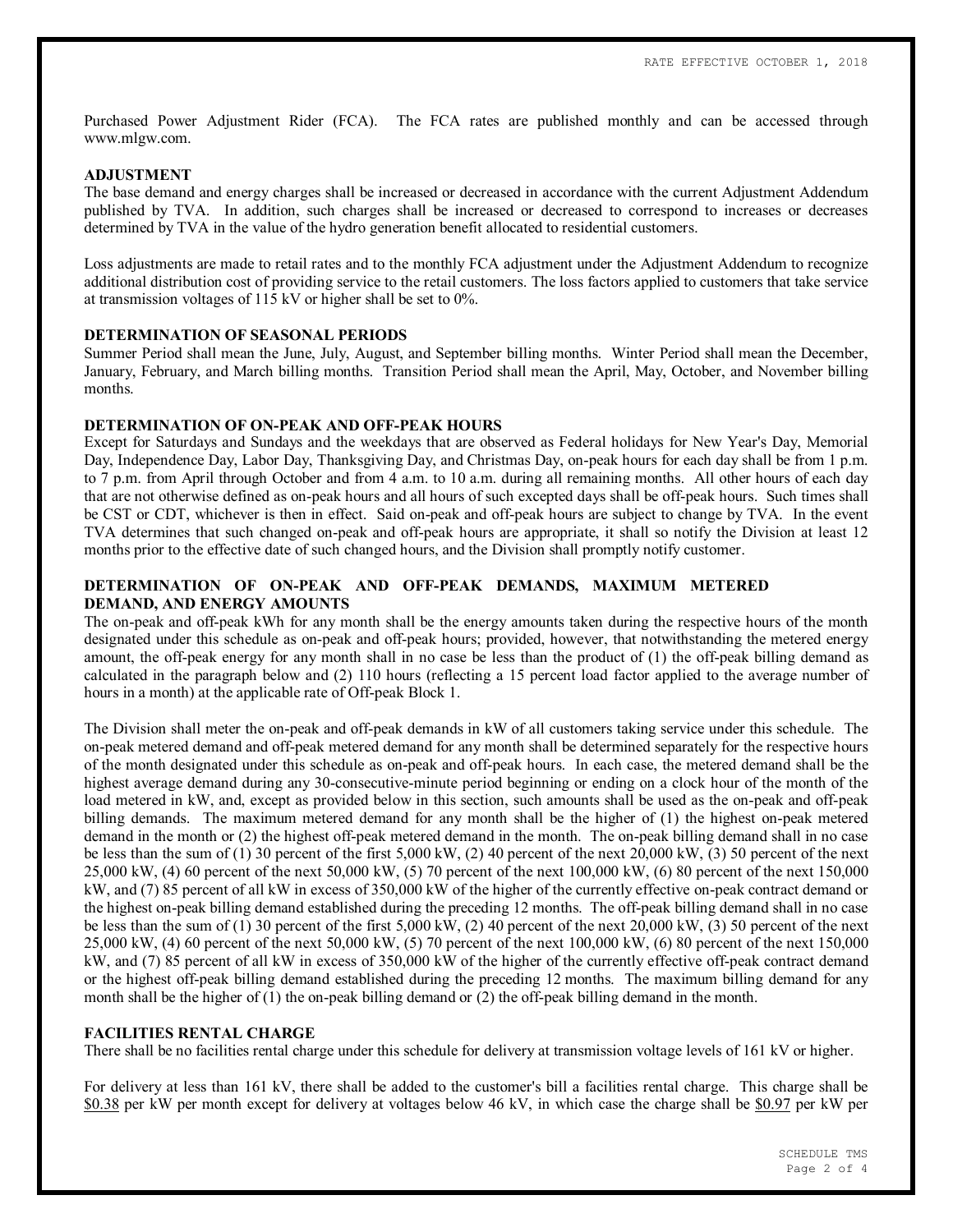month for the first 10,000 kW and \$0.76 per kW per month for the excess over 10,000 kW. Such charge shall be applied to the highest of (1) the highest on-peak or off-peak billing demand established during the latest 12-consecutive-month period, (2) the customer's currently effective on-peak contract demand, or (3) the customer's currently effective off-peak contract demand and shall be in addition to all other charges under this schedule, including minimum bill charges.

### **REACTIVE DEMAND CHARGES**

If the reactive demand (in kVAR) is lagging during the 30-consecutive-minute period in which the customer's highest metered demand occurs, there shall be added to the customer's bill a reactive charge of \$1.49 per kVAR of the amount, if any, by which the reactive demand exceeds 33 percent of such metered demand. If the reactive demand (in kVAR) is leading during the 30-consecutive-minute period in which the customer's lowest metered demand (excluding any metered demands which are less than 25 percent of the highest metered demand) occurs, there shall be added to the customer's bill a reactive charge of \$1.17 per kVAR of the amount of reactive demand. Such charges shall be in addition to all other charges under this schedule, including minimum bill charges.

### **MINIMUM MONTHLY BILL**

The monthly bill under this schedule, excluding any facilities rental charges and any reactive charges, shall not be less than the sum of (1) the base service and TVA administrative charges, (2) the portion of the base demand charge, as adjusted, (but excluding the additional portion thereof applicable to excess of billing demand over contract demand) applicable to on-peak billing demand applied to the customer's on-peak billing demand, (3) the portion of the base demand charge, as adjusted, (but excluding the additional portion thereof applicable to excess of billing demand over contract demand) applicable to any excess of off-peak over on-peak billing demand applied to the amount, if any, by which the customer's off-peak billing demand exceeds its on-peak billing demand, (4) the base on-peak energy charge, as adjusted, applied to the customer's onpeak energy takings, and (5) the base off-peak energy charge, as adjusted, applied to the higher of customer's actual off-peak energy takings or the minimum off-peak energy takings amount provided for in the first paragraph of the section of this schedule entitled "Determination of On-peak and Off-peak Demands, Maximum Metered Demand, and Energy Amounts".

The Division may require minimum bills higher than those stated above.

# **CONTRACT REQUIREMENT**

Under TDMSA, the contract shall be for an initial term of at least 1 year and extended automatically from year to year thereafter. After the initial term, the TDMSA contract may be terminated upon not less than a 90 day notice.

Under the TMSB, TMSC and TMSD rates, the contract shall be for an initial term of at least 5 years and any renewals or extensions of the initial contract shall be for a term of at least 5 years. After 10 years of service, any such contract for the renewal or extension of service may provide for termination upon not less than a 16-month notice.

The customer shall contract for its maximum requirements, which shall not exceed the amount of power capable of being used by customer, and the Division shall not be obligated to supply power in greater amount at any time than the customer's currently effective on-peak or off-peak contract demand. If the customer uses any power other than that supplied by the Division under this schedule, the contract will include other special provisions. The schedule in any power contract shall be subject to adjustment, modification, change, or replacement from time to time as provided under the power contract between the Division and TVA.

### **PAYMENT**

Rates and charges included within are net. In the event that any bill is not paid on or before the delinquent date shown on bill, there shall be added to the bill an amount equal to 5 percent on the first \$250.00 of the bill plus one percent on any portion of the bill exceeding \$250.00; to any amount remaining unpaid 30 days after the delinquent date of the bill, there shall be added a penalty of one percent, and an additional one percent shall be added at the end of each successive 30-day period until the amount is paid in full.

### **SINGLE-POINT DELIVERY**

The charges under this schedule are based upon the supply of service through a single delivery and metering point, and at a single voltage. If service is supplied to the same customer through more than one point of delivery or at different voltages, the supply of service at each delivery and metering point and at each different voltage shall be separately metered and billed.